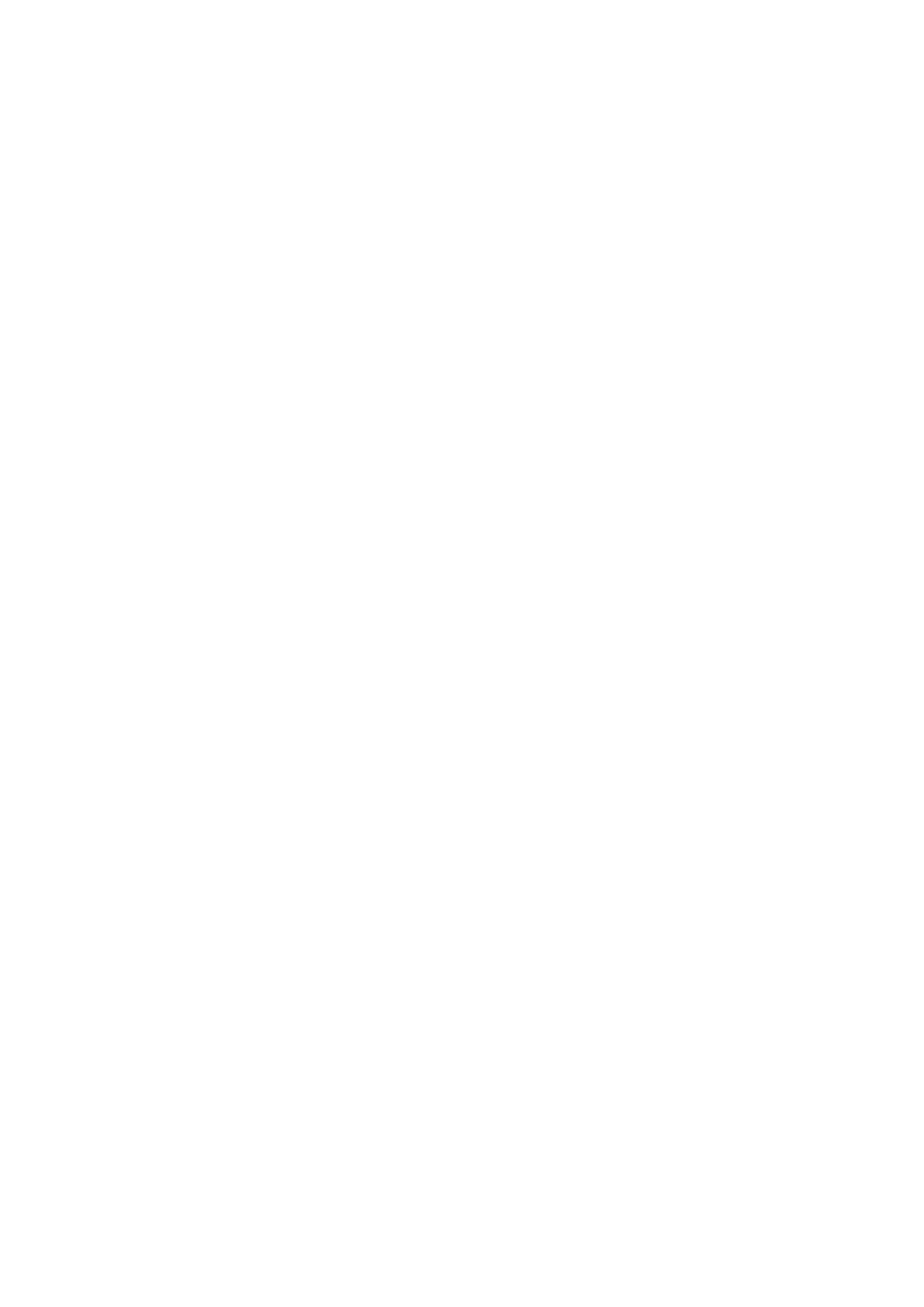## **Rejoice in the Lord alway**

*'The Bell Anthem'*

Philippians iv, 4 - 7 Henry Purcell





*Note*: Small notes in the organ part are editorial continuo realisation. Trills in square brackets are editorial.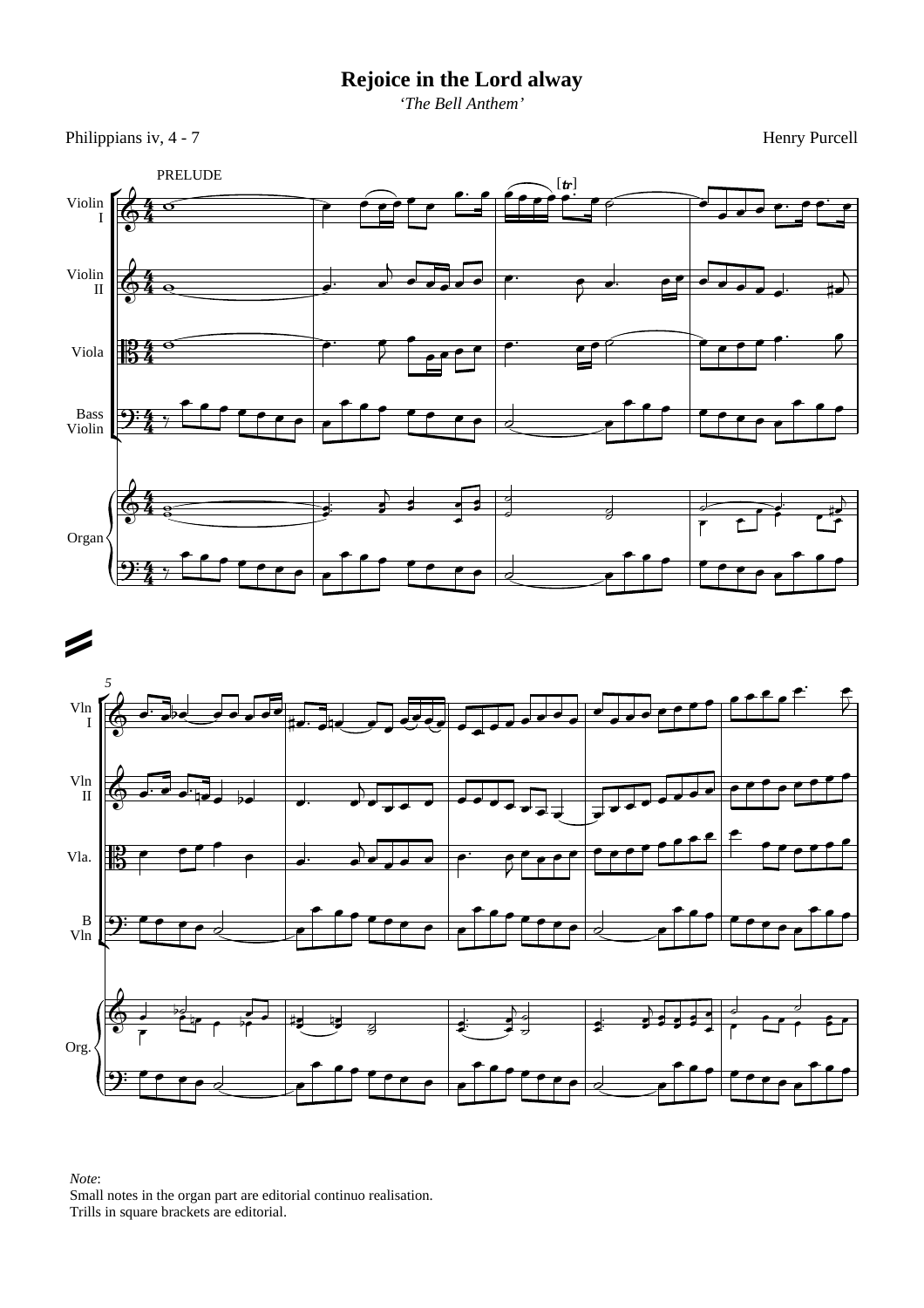

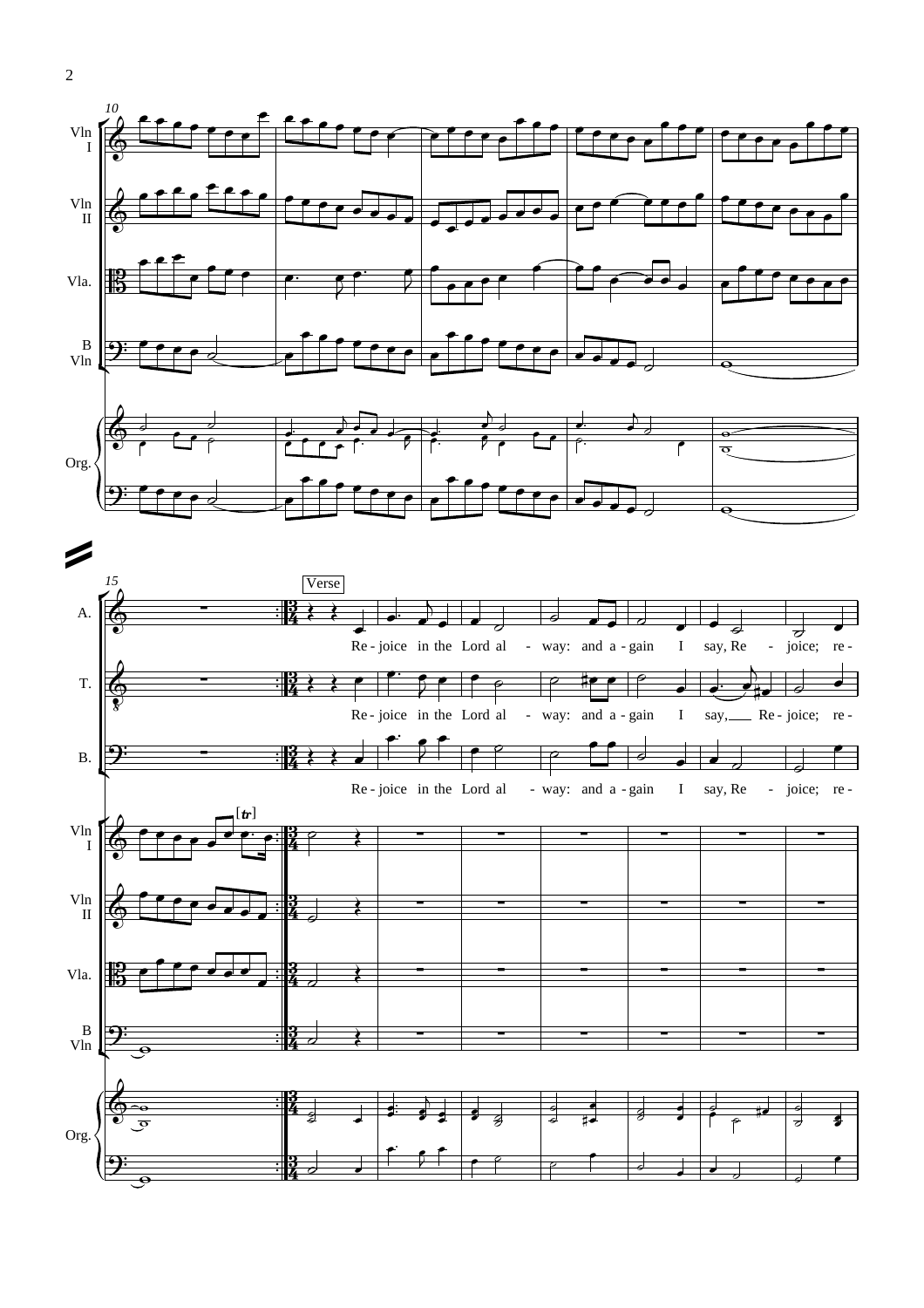

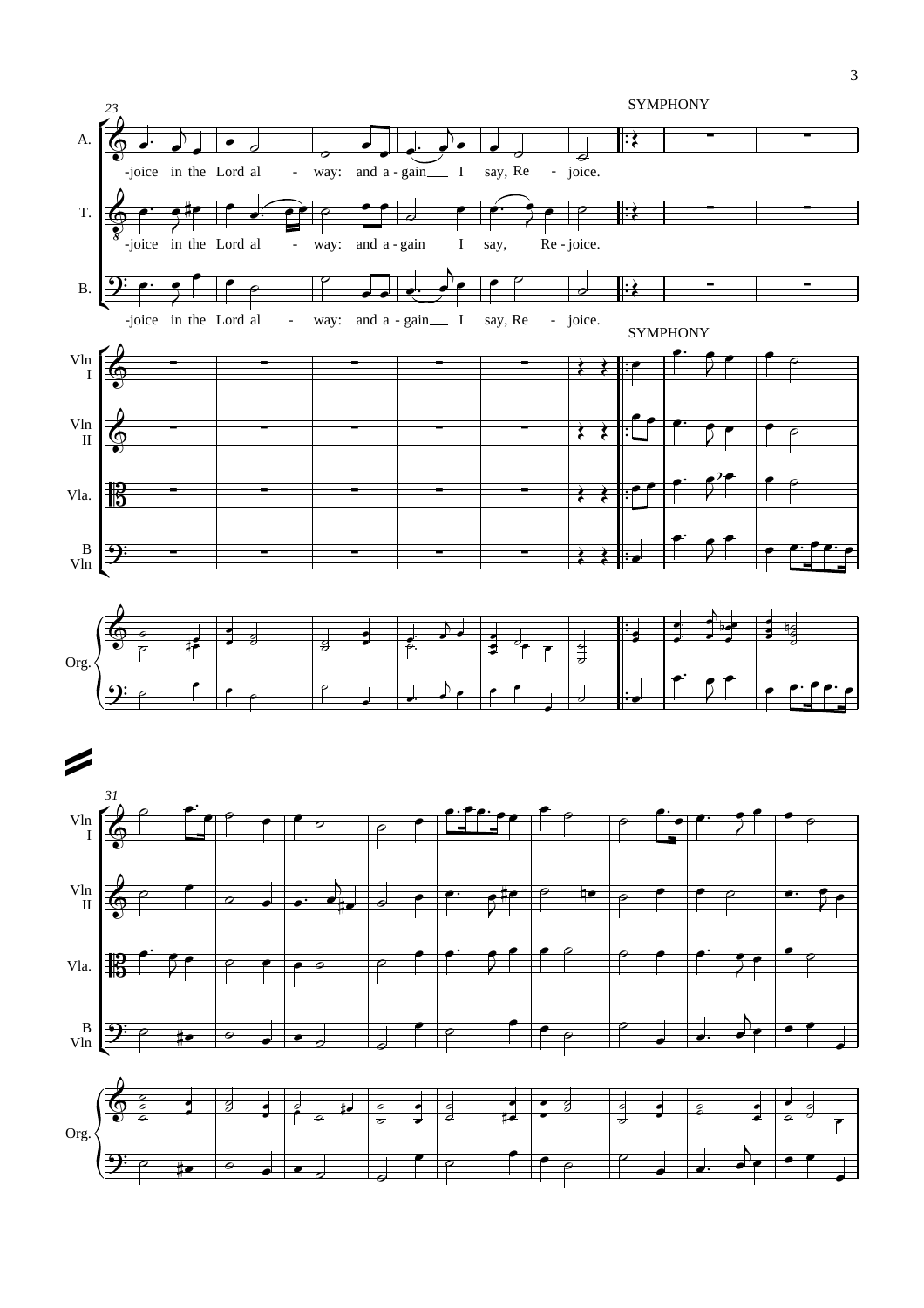



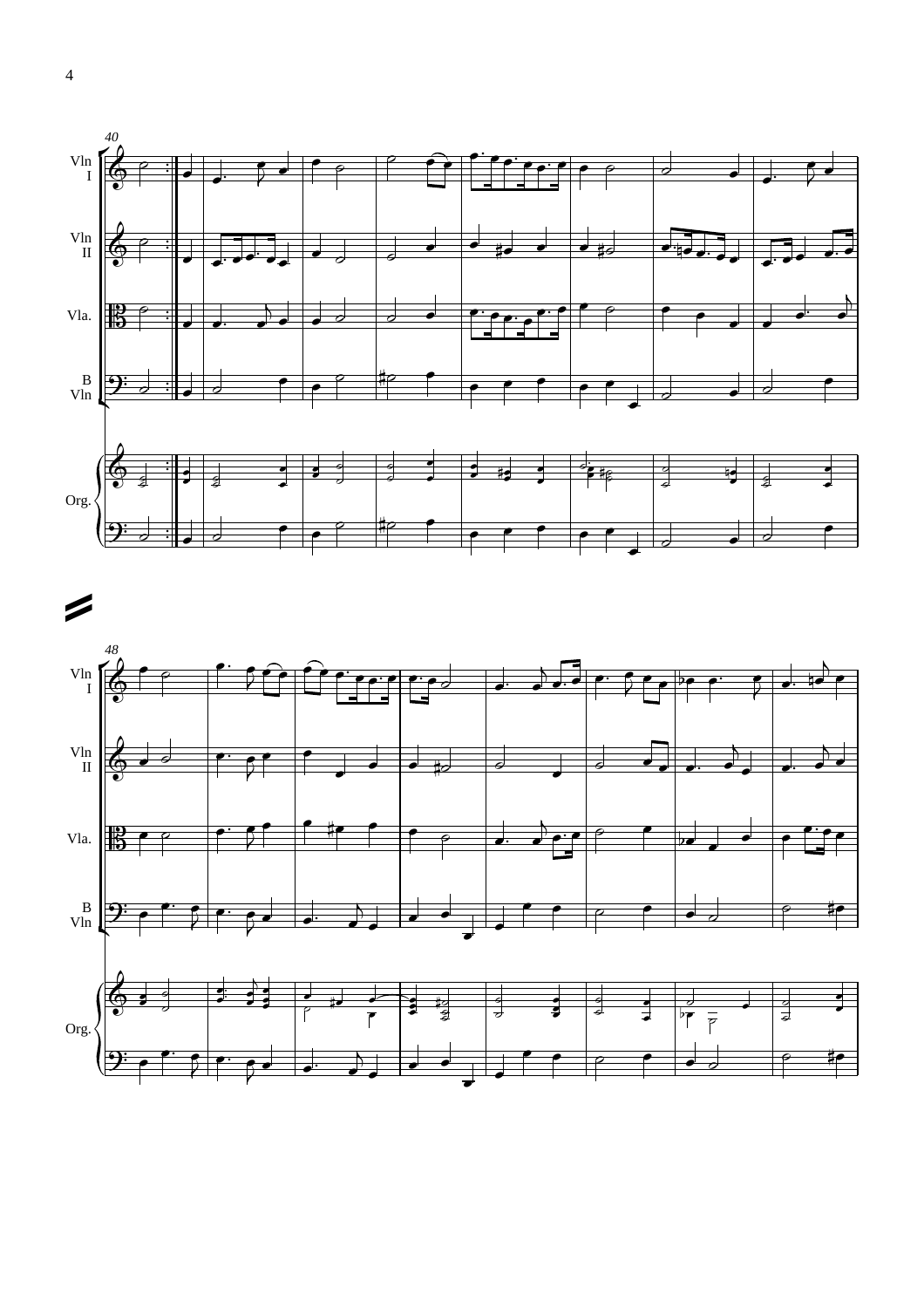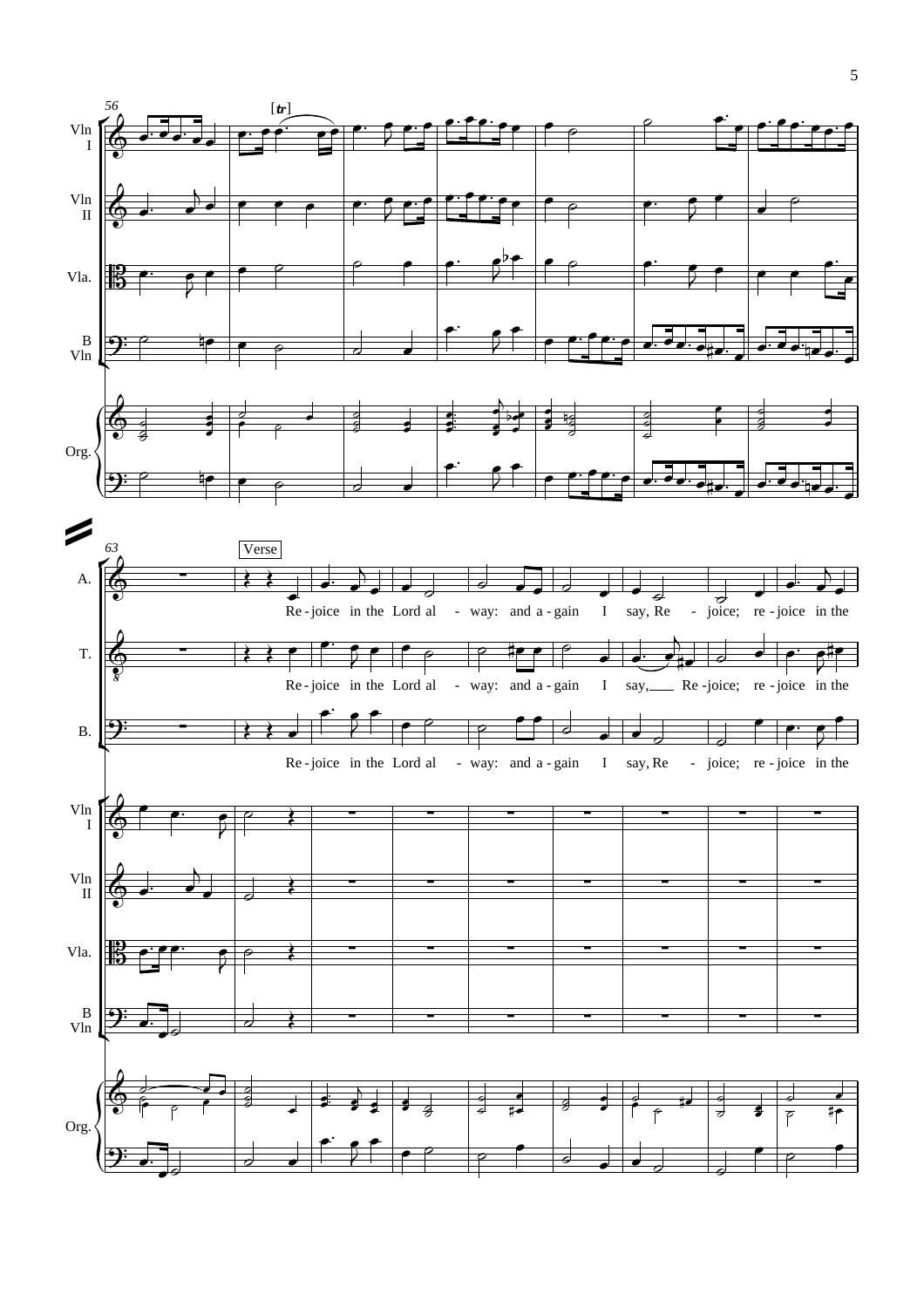

<sup>6</sup>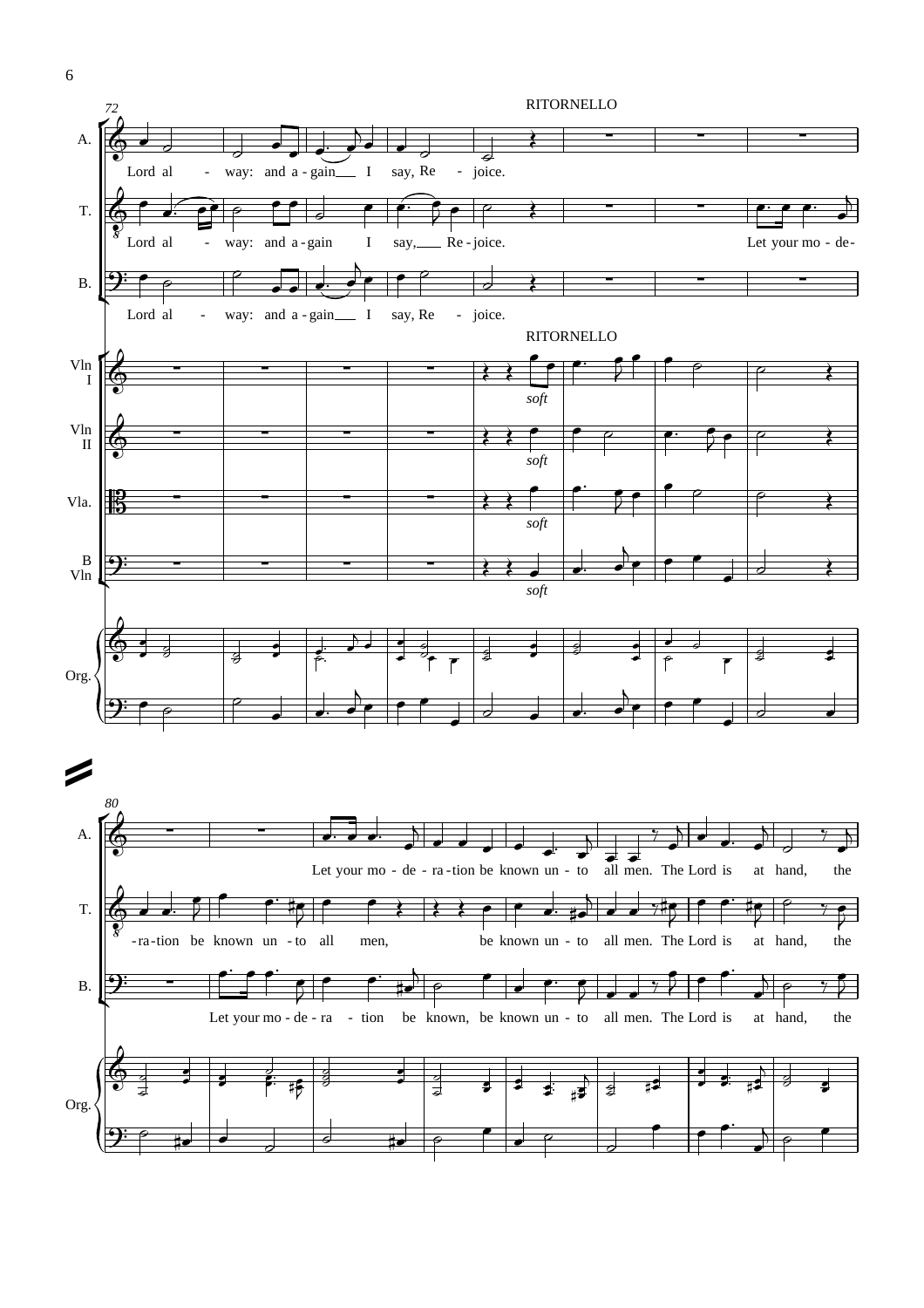



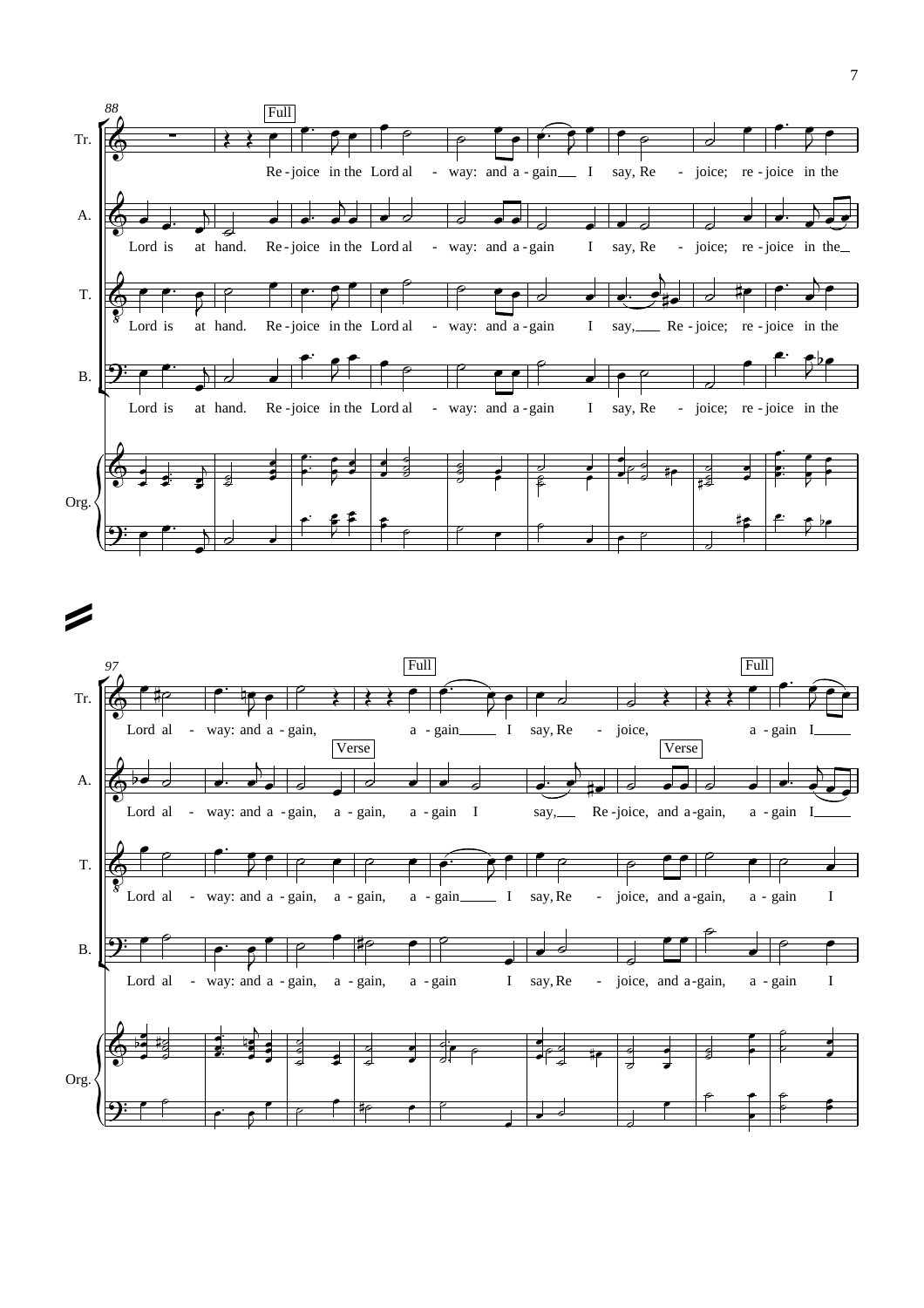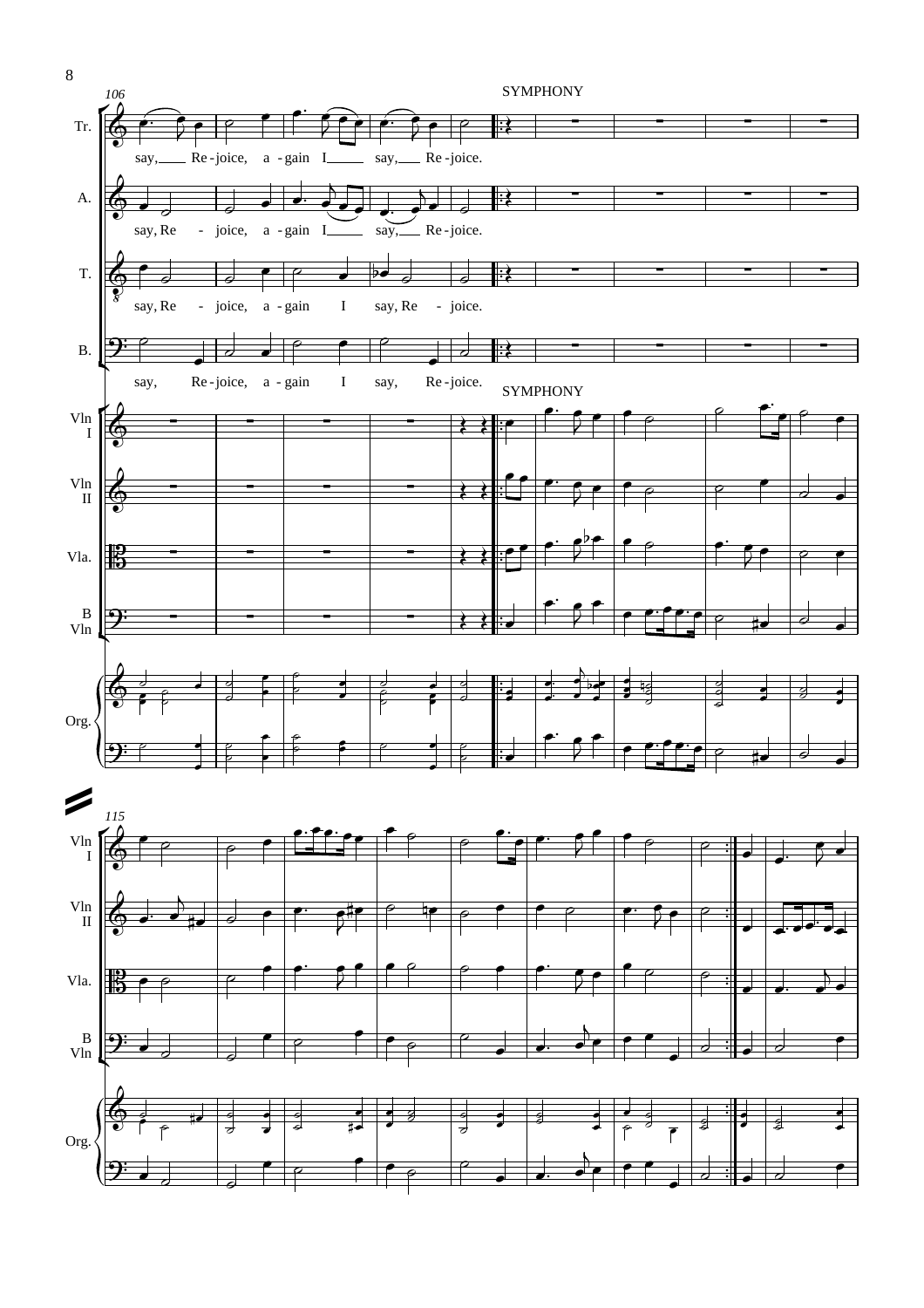



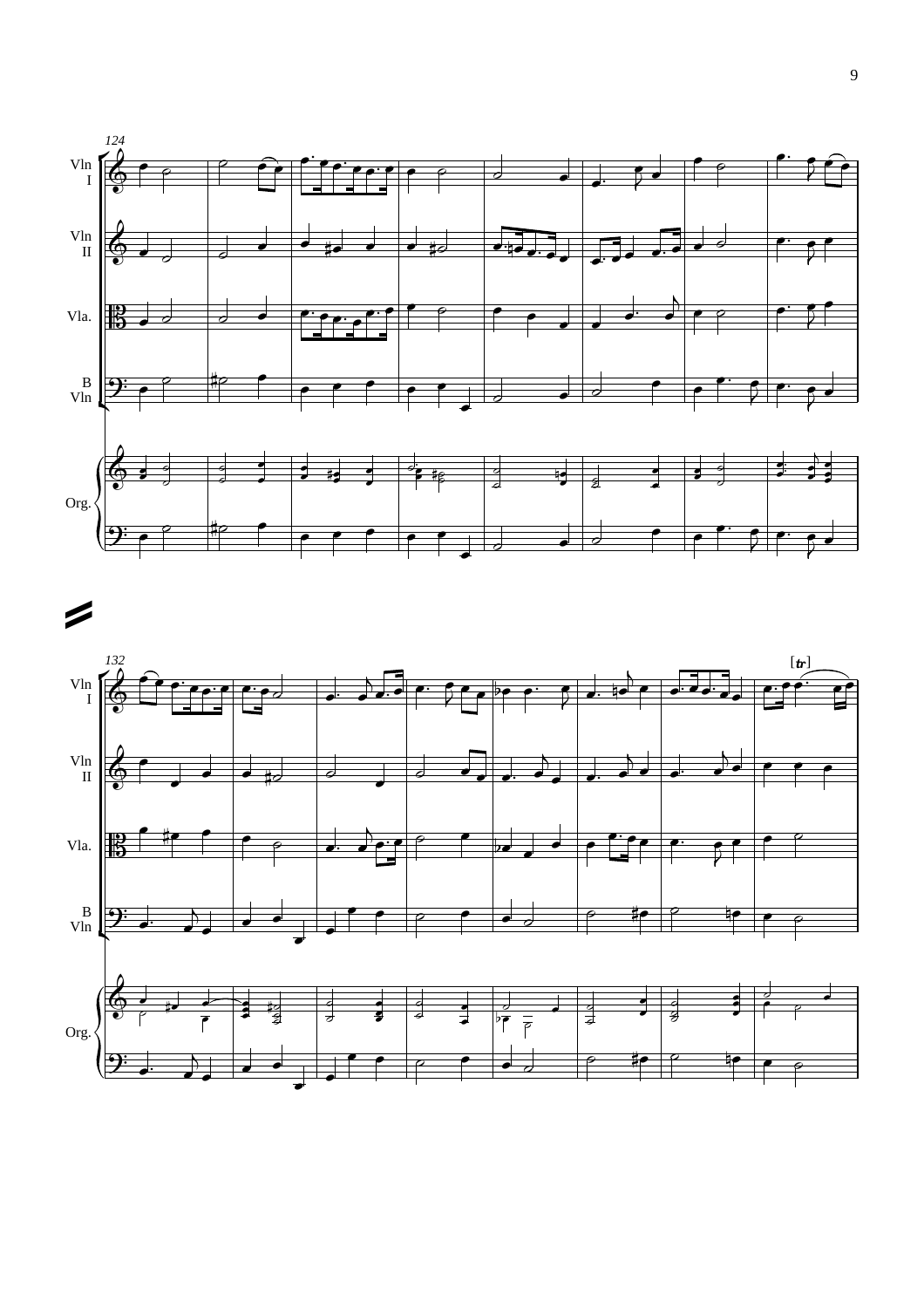

10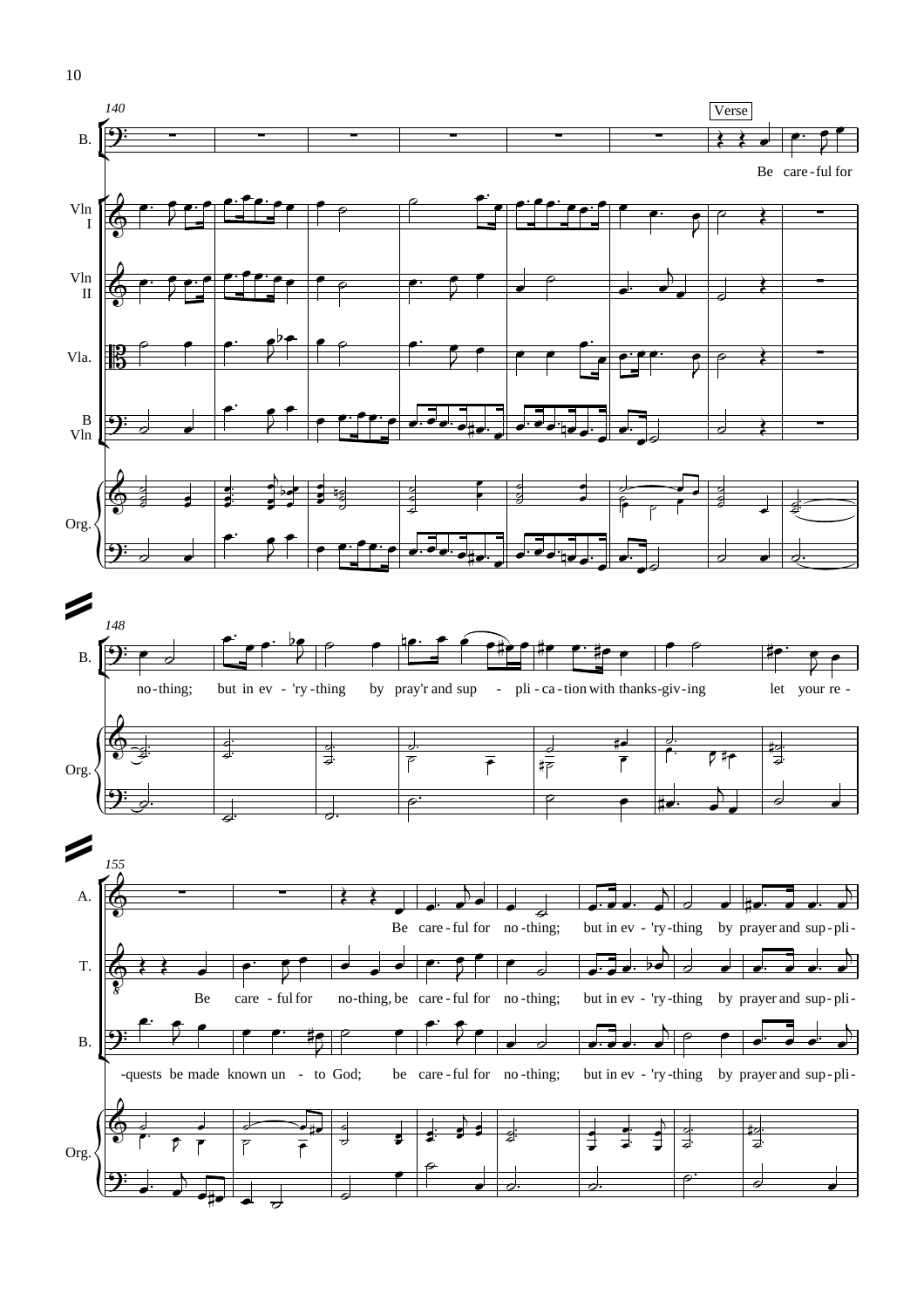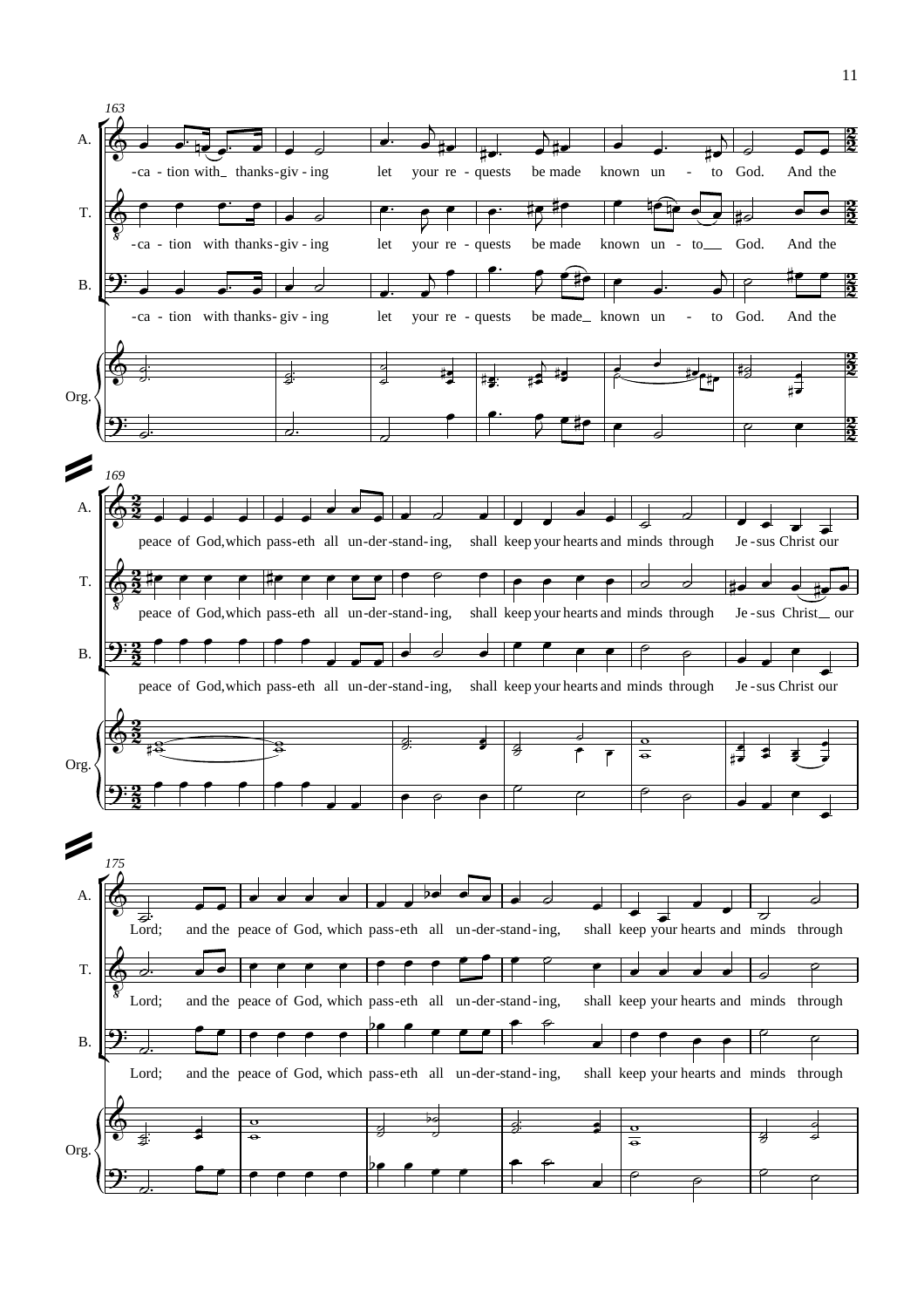

12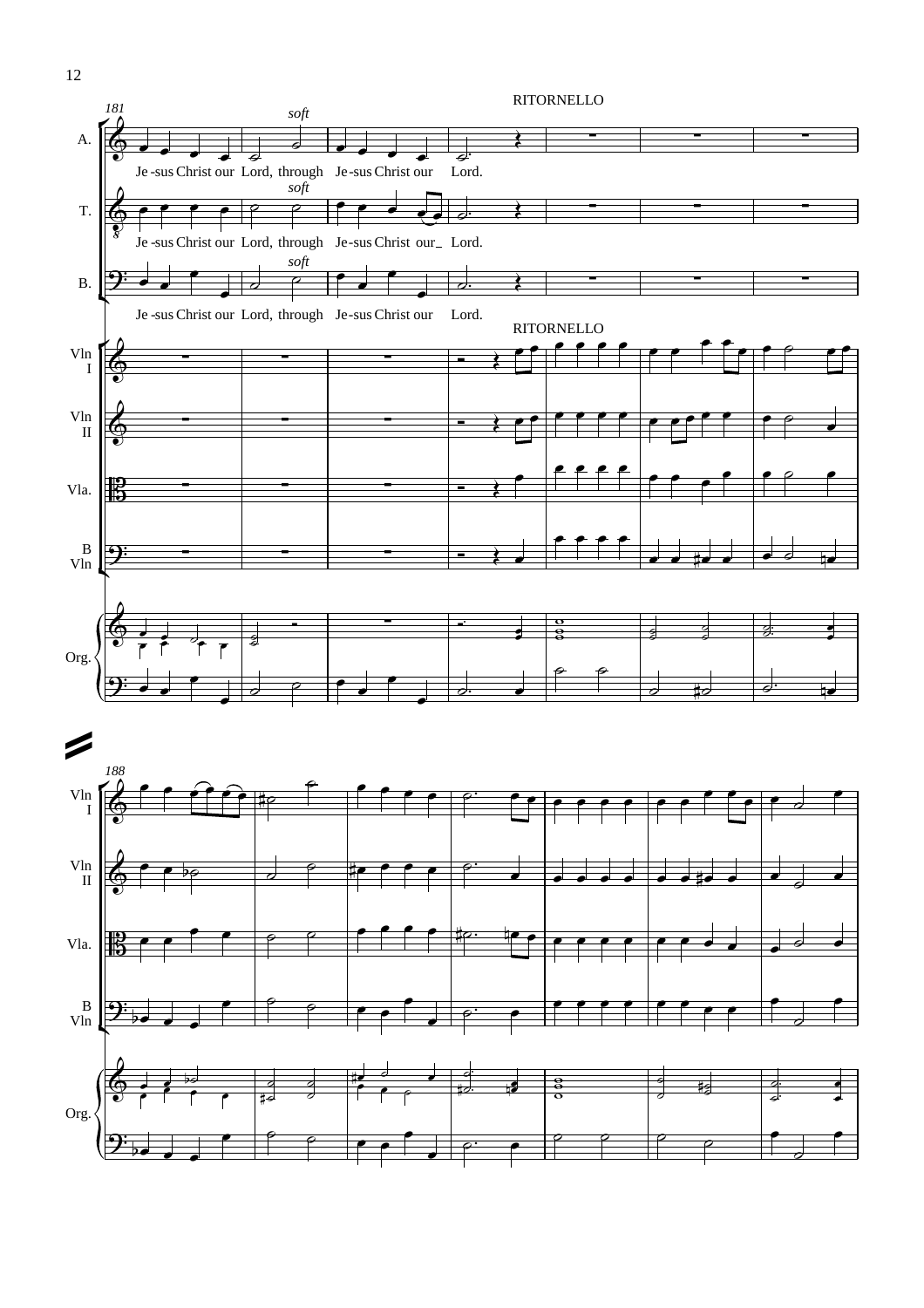

13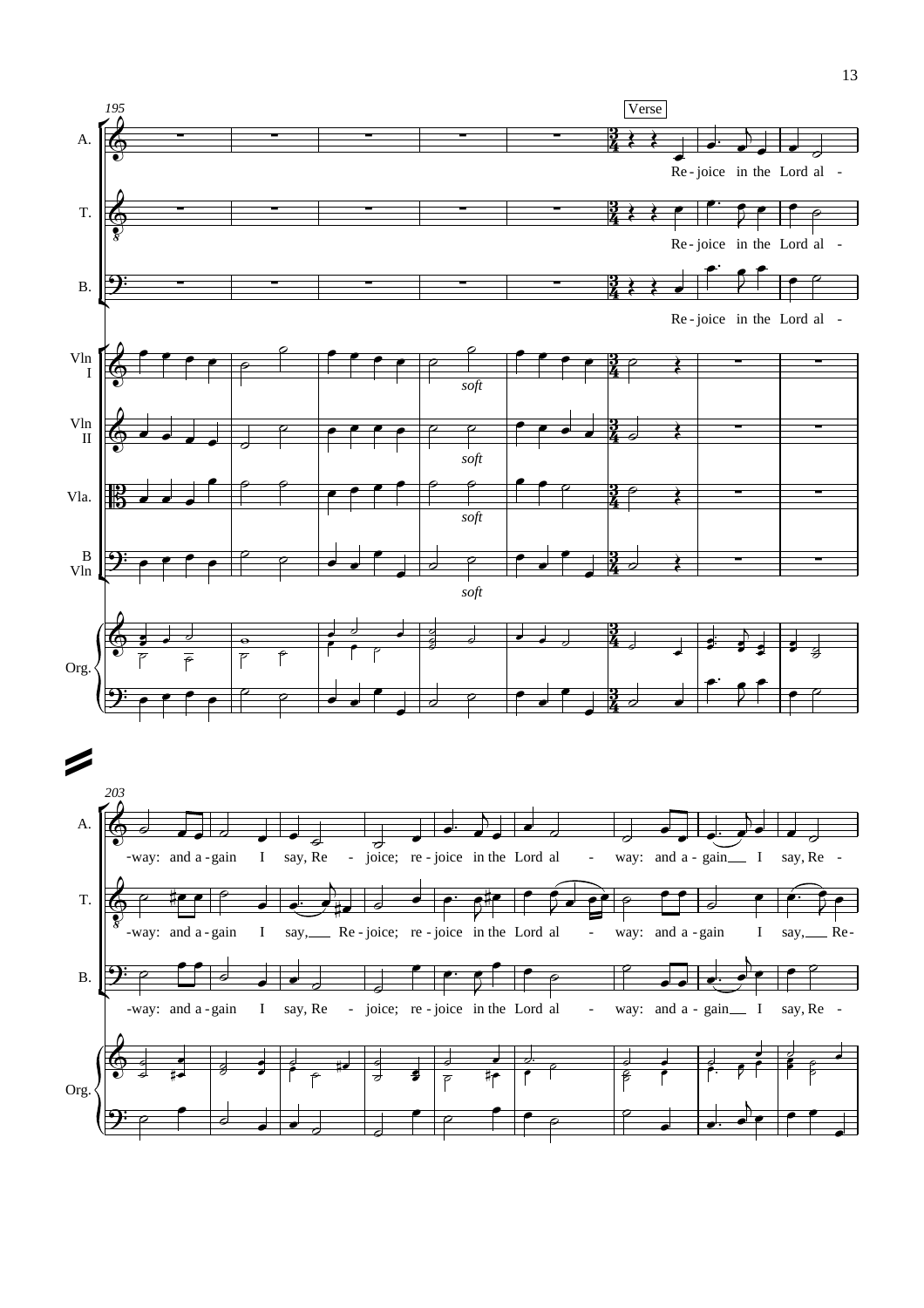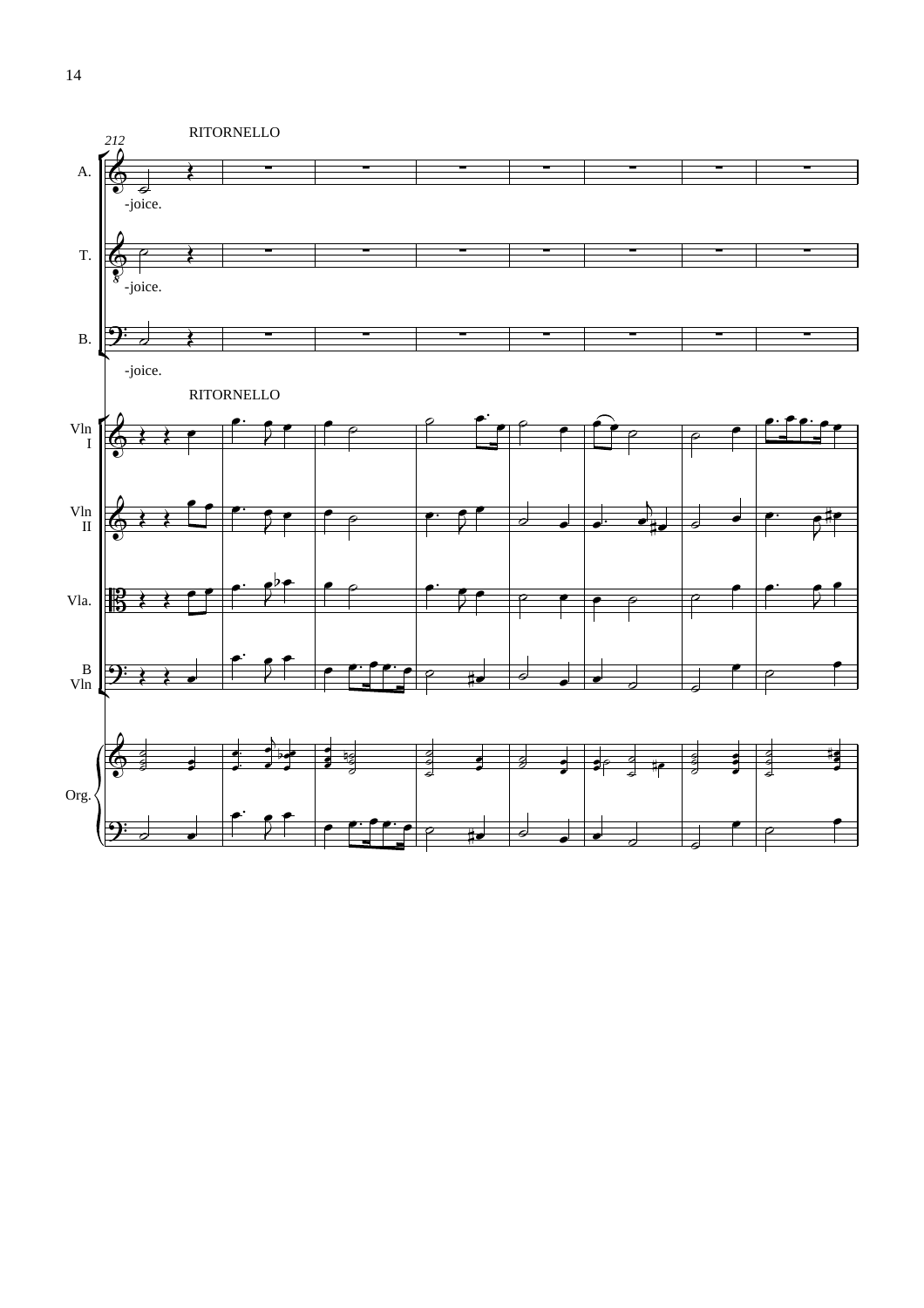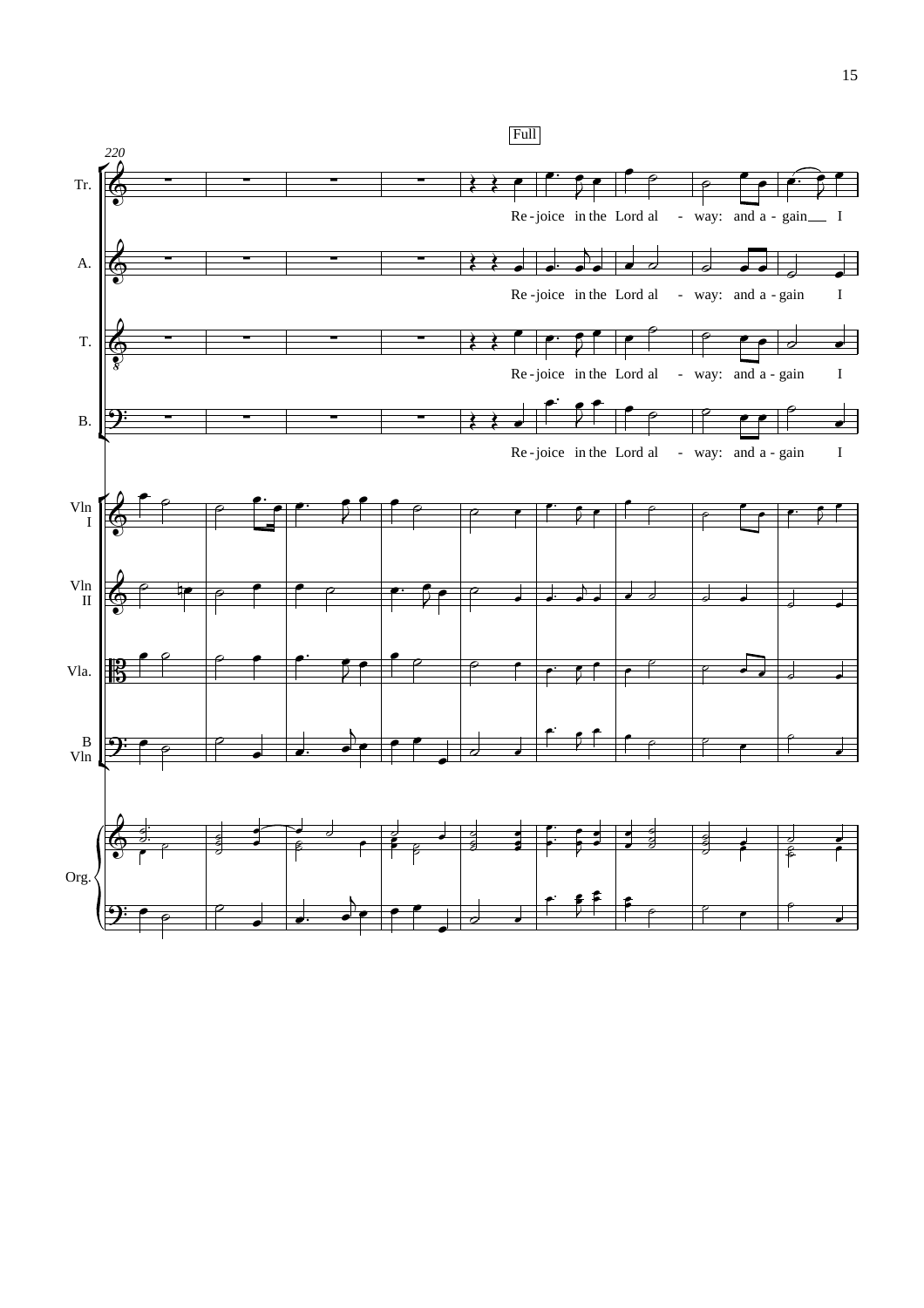